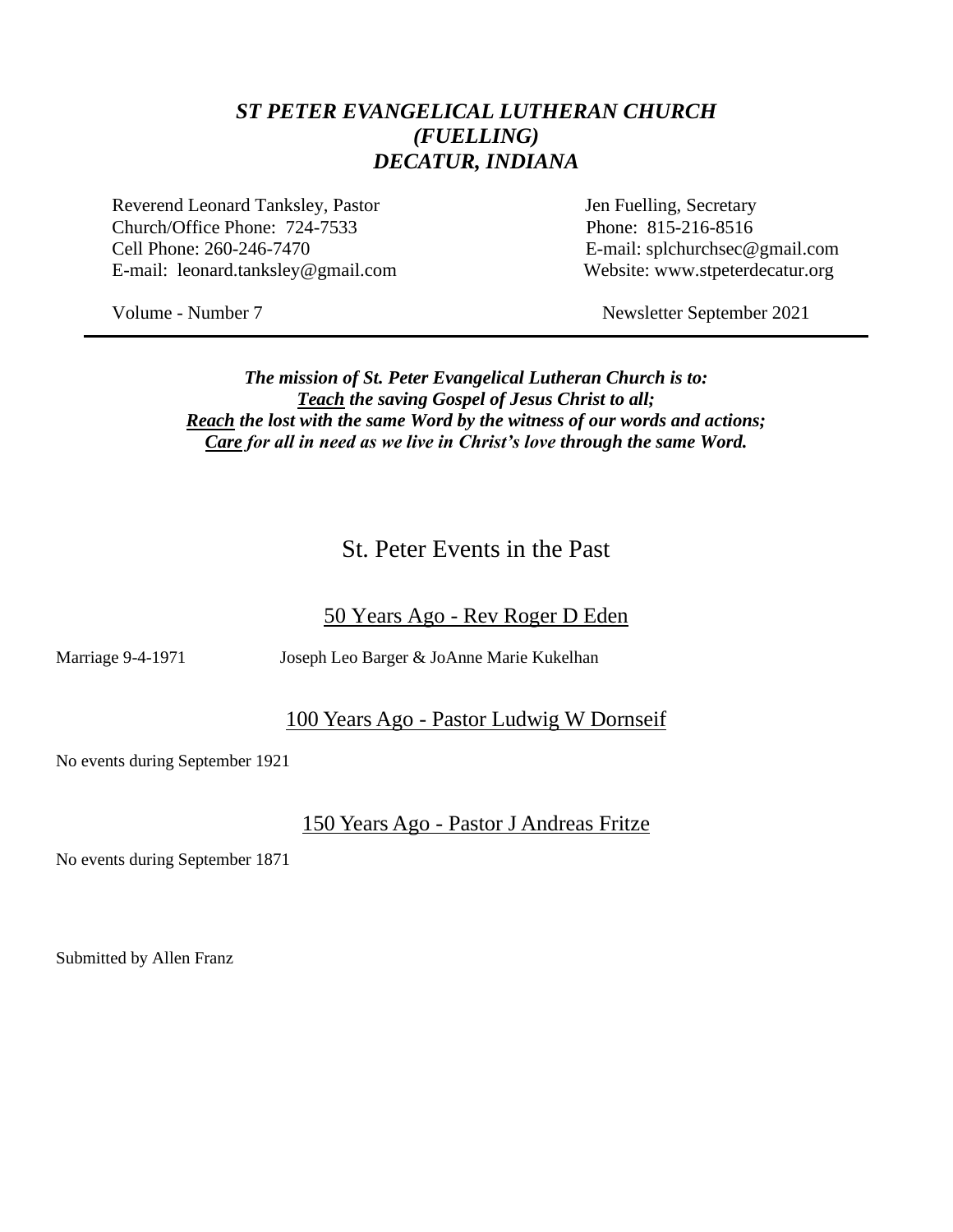## **ANNOUNCEMENTS**

*YOUR FINANCIAL TEAM* thanks the members of St. Peter for their faithful financial support of the church's ministries. To God alone be the glory.

*UPDATED CHURCH PHONE DIRECTORIES* are printed and available in the Narthex. Please contact Jen Fuelling with any corrections.

*SPI FISH AND TENDLEROIN:* The first meeting for the 2021 Fish and Tenderloin is scheduled for Tuesday August 24 at 7:00 p.m. at Mike and Bonnie Crosby's shed, 10605 N 100 E. We need volunteers, for this fun and amazing committee, to help plan and organize the dinner and bake sale. This is a great way to meet new people and be a part of the SPI family. If you have questions, please call Amber Shaffer 223-9897 or Erin Franz 341- 2932

*FRIENDS OF WYNEKEN* is hosting a picnic for the area high school youth on Sunday, September 12, from 5:00–9:00 p.m. There will be a bonfire, food, drinks, yard games, and perhaps a few competitions between the youth of the different churches. We'll also offer the opportunity to tour the house and learn a bit about Pastor Wyneken and his work in the area. The house is located at 11730 NW Winchester Rd., Decatur, IN. Other than the optional tours of the Wyneken House, everything will be outdoors—either out in the lawn or under tents. Please let Pastor Tanksley know if you are interested in attending.

*DO YOU HAVE A LOVE FOR CHILDREN?* The Wyneken Child Care (Decatur) has some part-time positions open. If interested or desiring more information, please contact Christine Cornett, Director of the Wyneken Child Care program, at 260-639-6064.

**PRESCHOOL AIDE NEEDED AT EMMAUS:** Do you love children? Are you looking for a position where you make a difference in the life of a child? Emmaus Lutheran Preschool, 8626 Covington Road, Fort Wayne, is in need of an afternoon Preschool aide. The hours are great for a Mom who wants to work when their children are in school and have the same days off as their children. It's also a great position for a retired person who wants to work just a few hours a day. Hours we are looking for are Monday-Friday from 11:30 a.m.-3:30 p.m. If you are interested please see Joann Olsen or call her at 456-7722 X1012.

*THE FRIENDS OF WYNEKEN* will be hosting its eighth annual beer and wine tasting Saturday, September 11, from 6:00 to 9:00 p.m. Doors open at 5:30. The event will feature drinking, dining, and socializing, and will be held outside under tents behind the Wyneken House. There will also be a silent auction from 6:00–8:00 and a cash bar. Tickets are \$25 in advance or \$30 at the door, with a maximum of 150 tickets for sale. You must be 21 to attend. For more information or to purchase tickets, call or text Tina at (260) 437-0420 or send an email to [friendsofwyneken1858@gmail.com.](mailto:friendsofwyneken1858@gmail.com) Checks can be made out to "Friends of Wyneken" and addressed to 11730 NW Winchester Rd., Decatur, IN 46733.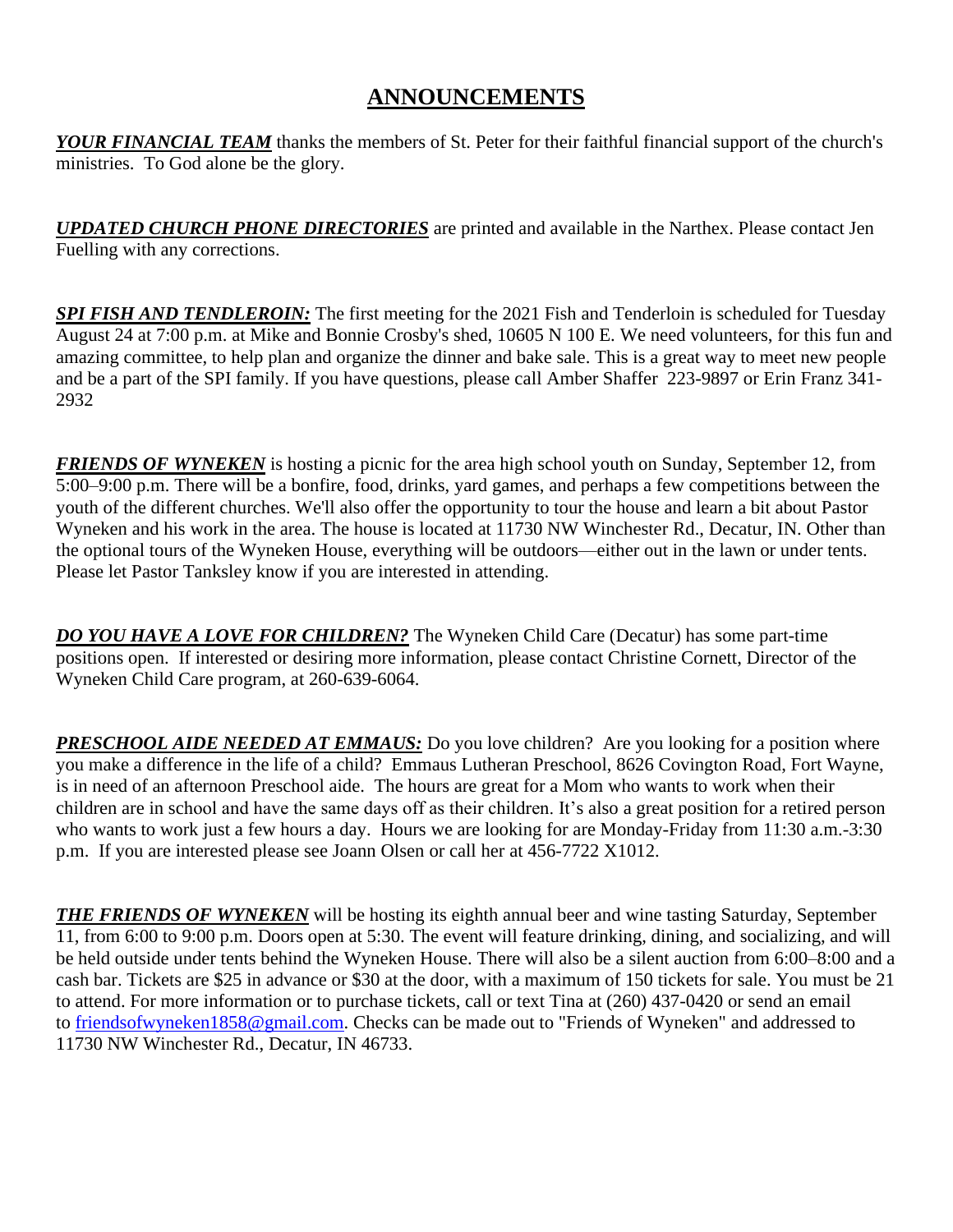

Blessings to those celebrating in September!

## September Birthdays

- 
- 
- 4 Elaine Fuelling 20 Jim Linder
- 5 Margene Fuelling 20 Kevin Scherer
- 
- 
- 6 Trey Gerke 24 Troy Gerke
- 9 Suzann Rekeweg 25 John Fuelling
- 10 Janell Harper 26 Haylee Franz
- 
- 12 Phillip Schieferstein 28 Arnold Gerke
- 12 Esme Rose Schroeder 29 Matthew Berning
- 13 Hazel Franz
- 1 Joel Lehrman 15 Allison Kukelhan
- 3 Sharon Banning 18 Martin Fuelling
	-
	-
- 5 Jason Buuck 21 Jocelyn Linder
- 6 Michael Crosby 22 Alexis Counterman
	-
	-
	-
- 11 Shauna Franz 26 Maddox Warren
	-
	-

## September Anniversaries

September 4, 1982 September 16, 2006 James & Rebecca Fuelling Andy & Amber Shaffer

September 7, 1985 September 17, 1993 Larry & Kaylehn Brunner Joe & Heidi Werling

September 12, 1980 September 27, 1980 Chris & Cindy Kortenber Sam & Marsha Braun

September 16, 2005 Aaron & Adrienne Warren

September 13, 2003 September 30, 1989 Josh & Laura Gresley Steve & Charli Werling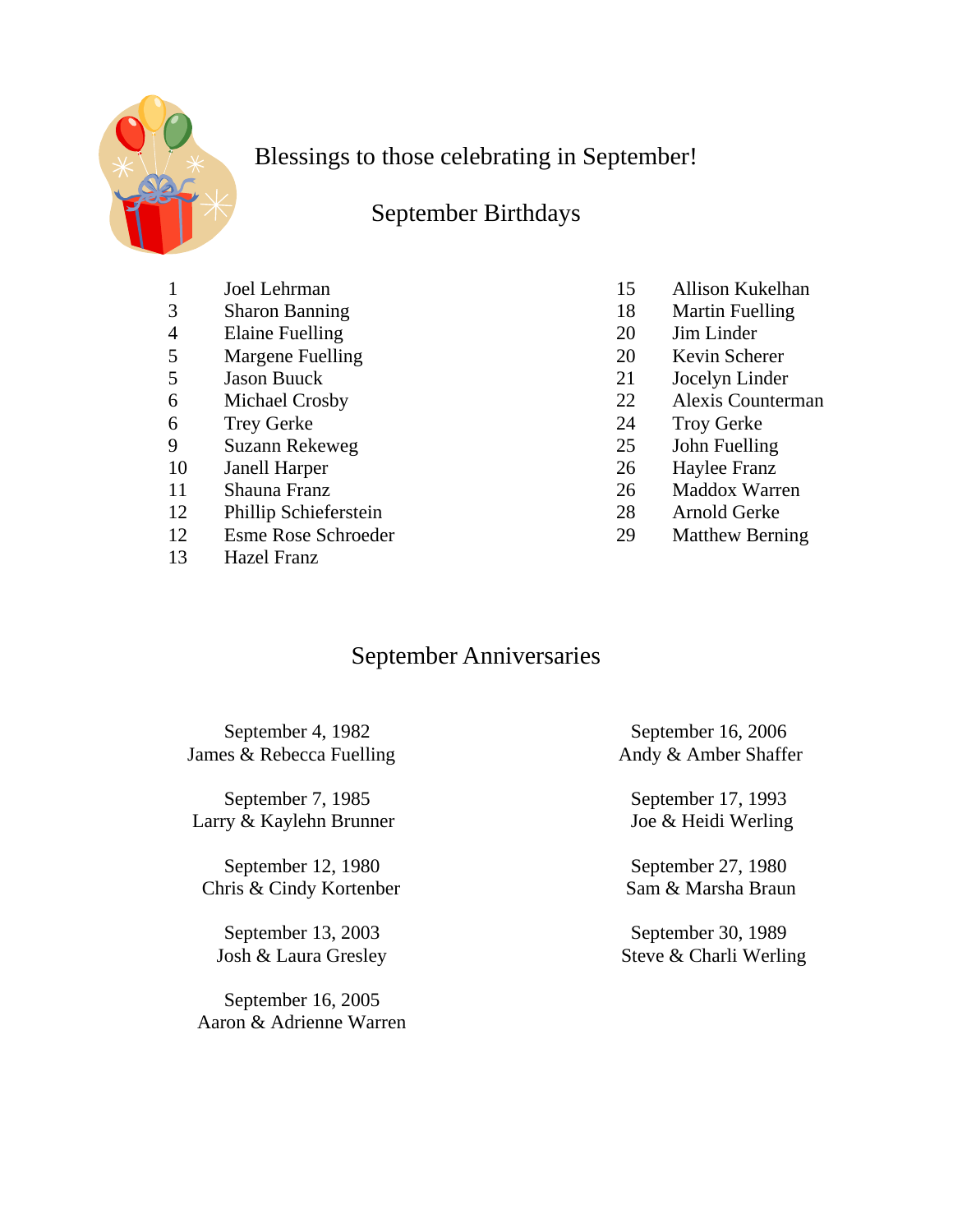|                    | $\zeta$       |
|--------------------|---------------|
|                    |               |
|                    |               |
|                    |               |
| $\frac{c}{c}$      |               |
|                    | $\frac{1}{2}$ |
|                    |               |
|                    |               |
| $\frac{1}{1}$<br>ļ |               |
| $\sim$ the control |               |
|                    |               |
|                    |               |
|                    |               |

Altar Guild-Denise Scherer and Courtney Taylor

| Sat |                                                             |                                                                    |                                                                   |                                                                     |                                                                   |
|-----|-------------------------------------------------------------|--------------------------------------------------------------------|-------------------------------------------------------------------|---------------------------------------------------------------------|-------------------------------------------------------------------|
| Ë   | 4<br>$\sim$                                                 | $\overline{11}$<br>07                                              | 18<br>NEWSLETTER<br><b>OCTOBER</b><br><b>DEADLINE</b><br>17       | 25<br>24                                                            |                                                                   |
| Thu | 9:30 Pastors' Study<br>9:00 am Quilting<br>Group, at Bingen | 9:30 Pastors' Study<br>9:00 am Quilting<br>Group, at Bingen<br>Q   | 9:30 Pastors' Study<br>9:00 am Quilting<br>Group, at Bingen<br>16 | 9:30 Pastors' Study<br>9:00 am Quilting<br>Group, at Bingen<br>23   | 9:30 Pastors' Study<br>9:00 am Quilting<br>Group, at Bingen<br>30 |
| Wed | 10:00am Bible Study                                         | 10:00am Bible Study<br>8                                           | 10:00am Bible Study<br>15                                         | 10:00am Bible Study<br>22                                           | 10:00am Bible Study<br>55                                         |
| Tue |                                                             | 7                                                                  | 7:00pm Church<br>Elders Meeting<br>$\overline{l}4$                | $\overline{21}$                                                     | 28                                                                |
| Mon |                                                             | NO SCHOOL SPI<br><b>LABOR DAY</b><br>9                             | 7:00pm SPI Board of<br><b>Education Meeting</b><br>13             | $\overline{\mathcal{C}}$                                            | 27                                                                |
| Sun |                                                             | Communion; Bible<br>Service of Holy<br>9:00am Divine<br>Study<br>5 | Service; Bible Study<br>9:00am Divine<br>12                       | Communion; Bible<br>Service of Holy<br>9:00am Divine<br>Study<br>19 | Service; Bible Study<br>9:00am Divine<br>26                       |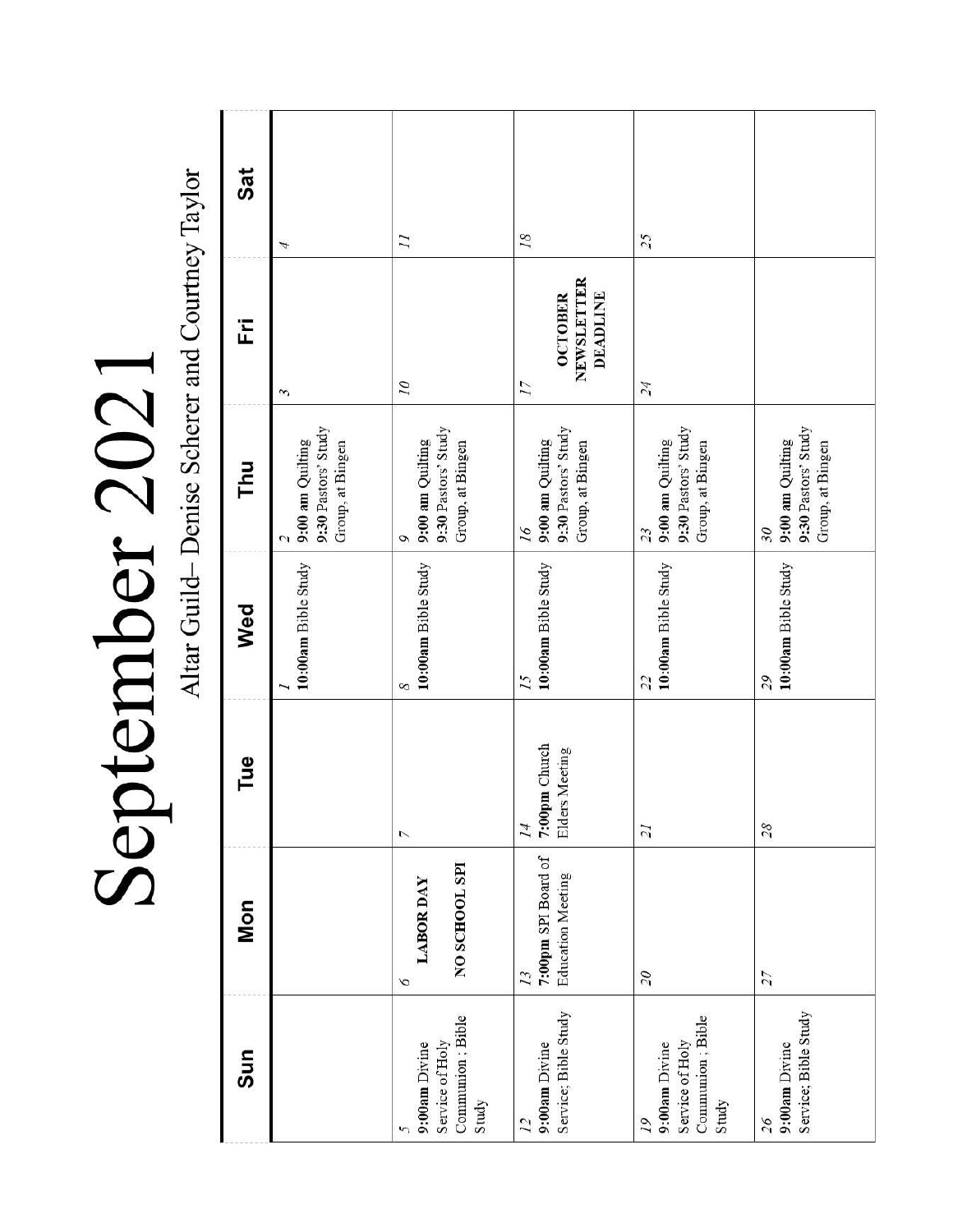# **Fred and Becky Fuelling………**

Our St. Peter congregation has been blessed with generations of Fred Fuellings, but each have been distinguished by a middle initial different from all of the others. Frederick David Fuelling is the son of Frederick W. Fuelling and grandson of Frederick E. Fuelling. His own son is Frederick M. Fuelling and his grandson is Frederick P. Fuelling. There may have been Frederick Fuellings in generations prior to those just listed, but you understand the multi-generational legacy that comes with the name.

Frederick David Fuelling was born on February 10, 1947, to Frederick W. Fuelling and Donna (Grandstaff) Fuelling. He was the oldest of 12 children. His five brothers and six sisters include: Christine, John, a set of twin sisters who are deceased, Jill, Jerry, Greg, Theresa, Martin, Eric, and Amy (deceased). He grew up on the family farm just north of our church where his youngest brother, Eric, now lives. Fred's father was a farmer and a bus driver. He also worked for the Adams County Highway Department. Interestingly, Fred's grandfather (also Fred) was still living and he actually owned the farm. Fred and Donna stayed on the farm with his dad, brother, Edgar, and sister, Dorothy. As the children came along, there were multiple people to play with, work beside, and to provide guidance. Fred's father raised farm animals, such as milk cows, market hogs, chickens, and sheep. But he also had a penchant for bringing home other animals that people offered to him, such as guinea hens, peacocks, turkeys, goats, and scobie ducks. Donna did not work outside the home. She was quite busy caring for her children and household. She loved Ladies Aid, was a good cook, and had a knack for refinishing and decorating/crafts. She also loved to read, when she could find the time.

Fred was baptized at St. Peter and later attended our grade school. Classmates included Dave Linker, Don Schieferstain, Cynthia Boerger, Sharon Witte, Max Fuelling, and Margene Fuelling. Theodore Grotrian was the teacher. While growing up, Fred said that he helped with chores, dishes, and the garden. Their garden/truck patch stretched from the house to the road, and from the driveway to the crops. They sold their milk to County Line, and in exchange, about every 2 weeks they would receive a huge wheel of County Line Cheese! The family and some neighbors would play baseball in the yard. Fred said that his grandfather often sat outside in a lawn chair to watch their game while listening to the Reds game. Fred was confirmed by Pastor Droegemueller. He attended Monmouth H.S. with approximately 50 in his class. He liked school in general, and shop was his favorite class. He feels that he was friends with most of his classmates. Fred played baseball and basketball, and ran track and cross country all four years of high school. Baseball was his favorite---he bats right and throws right. In cross country, he didn't like the running shoes that they gave him, so he ran in his socks. Fred was also in one of the school plays. He graduated in 1965.

## *What about Becky……..*

Rebecca Linn Fifer Fuelling was born on February 10, 1947 in Portland, IN to Richard Eugene Fifer and Betty Jane (Degler) Fifer. She was the oldest of three children, who included brothers Michael, and Edward. Richard had several careers including carpentry, ABC Bus Line bus driver (it was like Greyhound), more carpentry, then he sold Dodge cars. Becky specifically remembers him bringing home a pink Plymouth with the huge fins. He later became a plumber, then eventually got a job with GE in plumbing and maintenance. Betty stayed home to care for her children for several years, then got a job at the Book Bindary. She later took a job with CTS.

Like the Fuellings, the Fifers had a truck patch garden at her grandparents' home, and Becky helped with the garden. Becky attended Kindergarten at Muncie Central, then went first - twelfth grades in the Portland school system. She was baptized at the age of 12 in the Church of Christ. Growing up, Becky helped babysit her brothers, and other children. She also did laundry and ironing. By the time that she reached junior high, she determined that her favorite subject was art----any kind of art. At Portland High School she wanted to extend that interest by taking Mechanical Drawing/Drafting, but boys had first choice at that class, and it was filled before she could sign up. Becky estimates that there were about 150 students in her freshman class, and that decreased to 110 in her graduating class. Her best friend in school, and to this day, is Janie Minnich Minch. While in school, Becky participated in GAA, but was frustrated that girls were only allowed to play half court basketball. She was in "Y" Teens, a group that did community service work, and was also a member of the